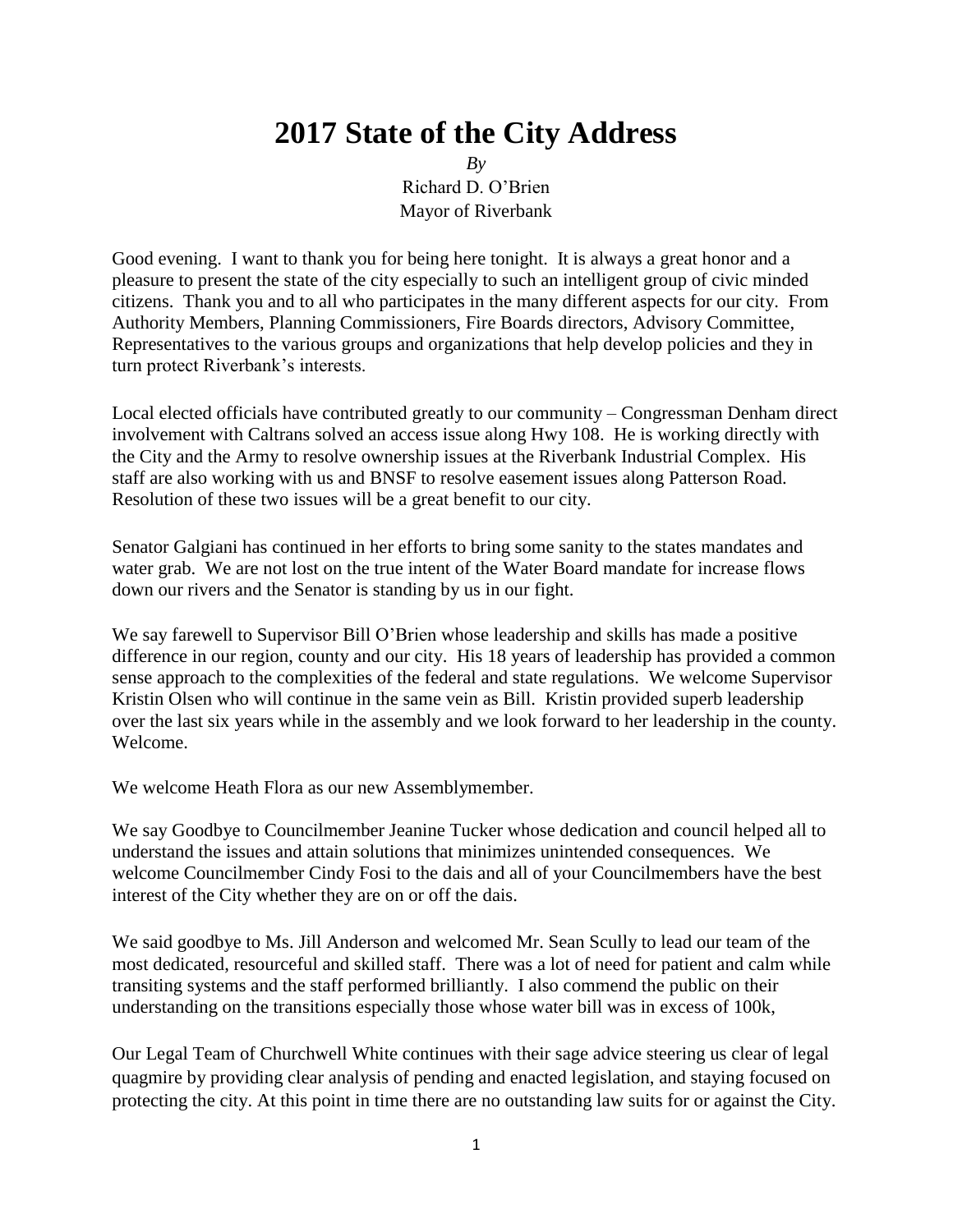We have been very successful in retaining those contractors of the highest integrity such as our City Engineer Bill Kull, Traffic Management expert Ken Anderson and our Contract Planner John Anderson who are solving issues and actively involved with our annexation strategy, transportation issues and complete streets. All of our contractors are well respected throughout the region and they are integral to the city's wellbeing.

We have a great group of non-profit and faith based community religious leaders, our Riverbank Unified School District and Community Service organization that augment many of the City functions. We all have one cause – the betterment of our great city. I applaud and personally thank all of you.

#### **Historic Drought**

The drought continued during last year even though we received higher than average rain fall our Sierra snowpack was less then desired.

Since the end of 2012 our efforts to conserve water continued to be successful despite some reports – the state set Riverbank goal to reduce average water consumption by 20% from our 2010 Urban Water Management Program. In 2016 we exceeded the state mandated goal and currently are at 28% conservancy from our 2010 Plan. The City's goal is to be at 38% by 2020. While this year's rainfall and snowfall may end this drought we realize that California is never far away from the next drought.

To meet our goals of water use reductions there are many steps that can be made by home owners and property owners. Drip irrigation systems can be installed, artificial turf if green is your favorite color, gray water systems for the home and rain water catch system can be installed for very little monthly cost. We are a HERO community and I encourage all property owners to use this program to save cost and resources. Repayments of loans for these improvements are made through your property taxes over a 20 year period.

We have reviewed our water policy to reflect appropriate management measures. Although many feel that their lawns need to be water three  $-$  to  $-$  four times a week to be green  $-$  lawns can stay green with weekly watering during the summers but we allow for a twice weekly watering.

We have installed Smart Water Meters throughout the city and residences will be able to view their usage very soon. These meters are now saving over 2200 hours of meter reading time to allow more concentrated effort in repairs and maintenance in the areas of greatest needs. We are restoring sections of neglect to fully operational systems.

We continue to look for ways to capture all the water possible for continued reuse. We are looking at systems that will clarify the waste water so it can be used for agriculture or other nonpotable water use. Our goal is to reuse all of our water.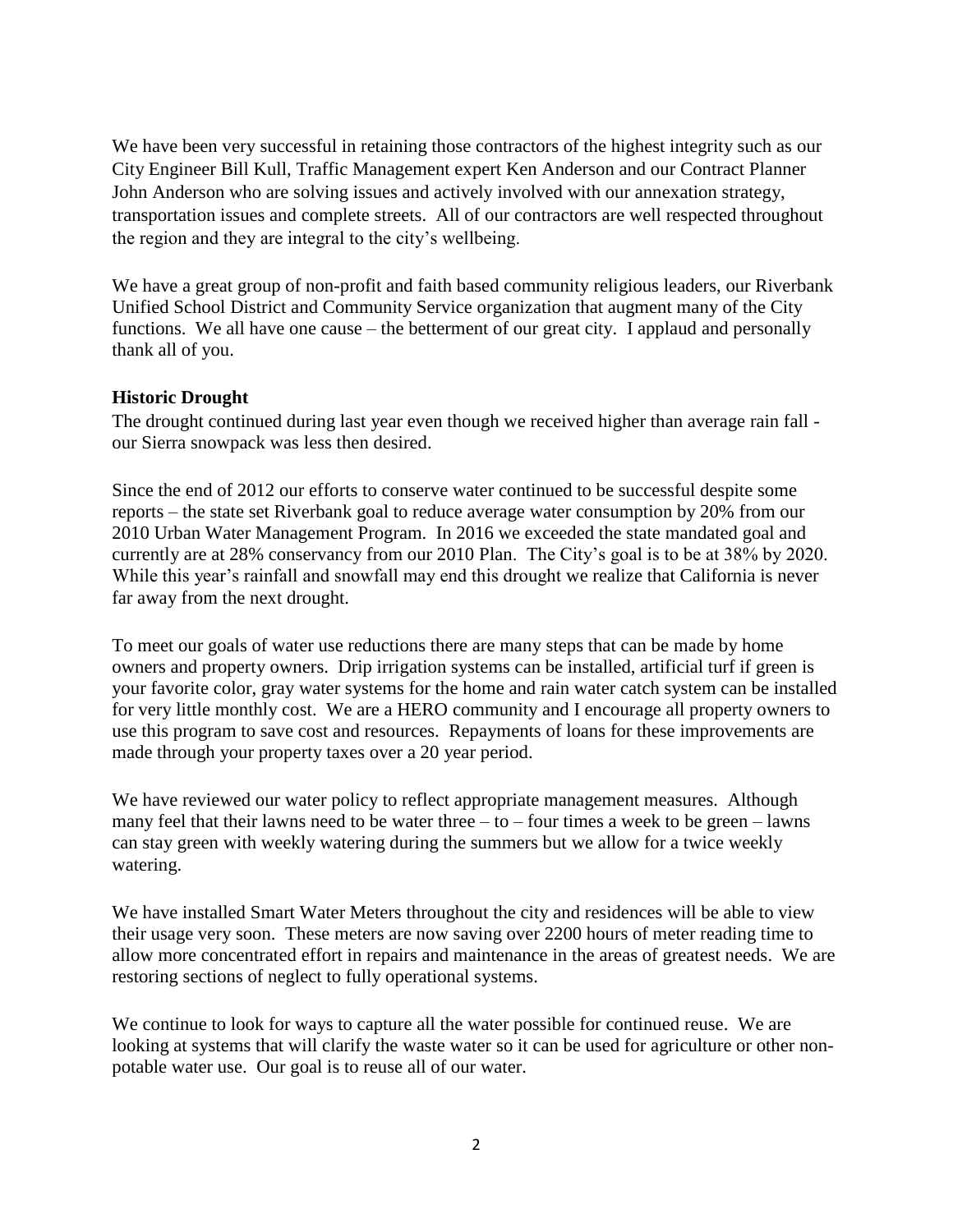We are developing a regional storm water storage system which will take most of the storm water runoff and recharge the Aquafer. Our vision it to have a total system that can pipe water from one area to another while using additional lateral drainage systems to augment our basins capacities.

The bottom line is that we will conserve our water resources and we must keep a close eye on the Water Resource Board attempt to increase flows down the Tuolumne, Stanislaus, San Joaquin. The true intent is not to save the fish, it is to keep Southern California green. Their goal is to divert the Sacramento River from flowing into the delta by using the tunnel system. To replenish the amount diverted requires equal amount of water to flow in to protect the Delta. If our flow of water down our rivers is increased 40% during times that should be filling our reservoirs much of the farmland will be denied the needed surface water which in turn will require increased pumping from the aquafer. The aquafer will then become overburdened. If this should happen I believe the State will then manage the aquafer and we all will suffer. Small farms will not be able to afford the State Requirements and an increase in Corporate Farming will take place.

## **Public Safety**

The law of elasticity proved too much for the RPS to continue to decrease their response times for service. While the City of Riverbank enjoys a relatively safe atmosphere, there are many that live without the standard rules of our society. Realignment and prop 47 have almost given permission to break the law. In some surrounding cities, police do not come when called for a violation to property or trespassing are involved. Many of those individuals who violate these laws believe it is permissive in Riverbank. But it is not.

In 2016, Riverbank Police Services handled approximately 14,000 calls, made over 450 arrests. Many weapons and drugs were seized and much stolen property recovered as a result of these arrests.

Despite having one of the lowest staffing ratios in the county and a consistent number of annual calls for service, over the past few years Riverbank Police Services Patrol Deputies have consistently provide a much higher response still averaging below 3 mins 35 secs. Riverbank Police Services realizes that as our challenges are much greater and difficult to contain.

Our continued successes as a community are largely dependent upon timely and effective communication and its resulting response. Riverbank Police Services continued use of Nextdoor.com and Facebook which are fantastic tools in pushing information out to the public. They have used it in matters ranging from; solving armed robberies, to simply pushing out informational bulletins advising about the latest scams. They will continue to use this medium when it comes to information exchange.

While there are many wrongful activities that are not considered dangerous, violent, or predatory, I urge our state legislators to help put the term Criminal back into criminal acts. There has to be consequences for behavior that violates the rights, property and safety of our citizens. There are several initiatives that can be bipartisan and substantive being discussed now – let's not let this opportunity slip by.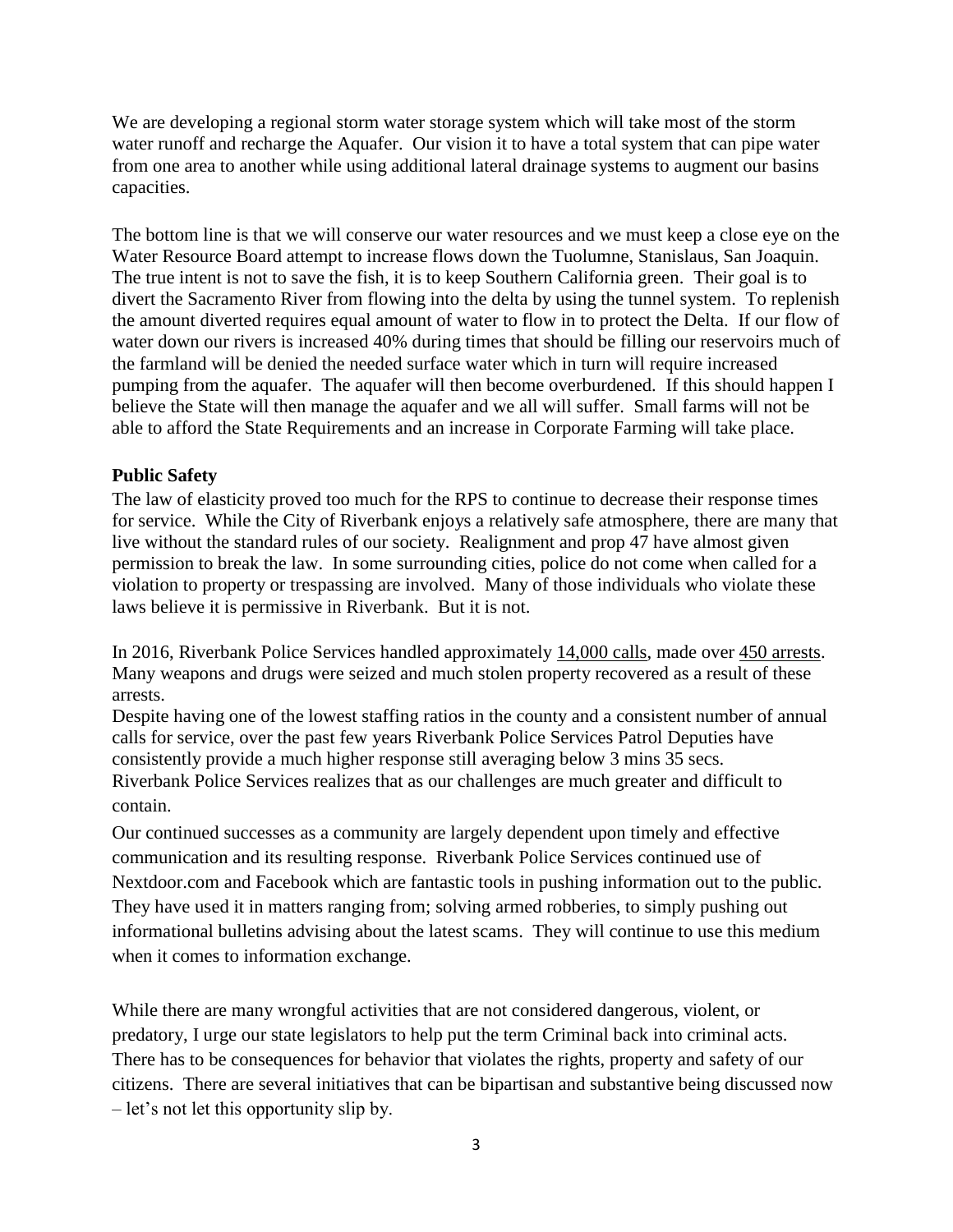Our Police Services will continue to invest in technology as this is a sound solution to sustaining productivity when challenged by staffing shortages. Riverbank Police Services was able to secure a \$62,700 grant for the city from the San Joaquin Valley Air Pollution Control District. With those funds the Riverbank Police Services secured 3 'Zero' electric motorcycles which are environmentally friendly, stealthy and have very low operating and annual maintenance costs associated with them when compared to traditional, combustion engine motorcycles. The Zero's will be used primarily for traffic enforcement, however they will also be utilized for proactive patrols in our parks, alleys, business complexes and residential areas. While they are stealthy they don't have a voom voom factor.

We all have compassion for our fellow human beings and that compassion extends to concerns for the health and wellbeing for those in need. The homeless and homelessness is being addressed by this community. There are activities that can help the homeless on an institutional and individual level. But there are realities in that the City of Riverbank does not have the ability to tend to the needs of homeless individuals and homelessness. Facilities in Riverbank do not exist and institutions and individuals tending to the wants of homeless are not necessarily providing the best tools to end homelessness. Our community will be asking the county to provide services during community events that will involve those at risk of becoming homeless and those who are homeless.

Passive panhandling may be considered a form of free speech and should be conducted in a safe and non-obstructive manner.

Aggressive panhandling can be frightening to shoppers and passers-by and should not be visited upon our citizens. Panhandlers are now knocking on doors asking for money. We will not allow panhandlers to accost individuals and to interfere with people's activities.

Urban camping is becoming a sanitary concern and this activity should be abolished within our city limits. Public defecation and urination should not be tolerated and should be considered illegal. If the individual is not of sound mind we will direct them to institutions that can help them with counselling and provide medical treatment.

Loitering on sidewalks interferes with pedestrian traffic. Sitting on, sleeping on sidewalks should be prohibited.

Reports from our citizens indicates homeless are walking the streets. That in its self is not a crime. However, going through unlocked cars or taking property is illegal and will be addressed.

We must also address the activities from those residents of Care Home Facilities that are unsafe or illegal. Over the last few years, residents from Care Homes in Riverbank were wandering in the streets and have been struck by vehicles. These collisions have resulted in serious injury or death. While wandering in an alley one care home resident murdered another. Care Home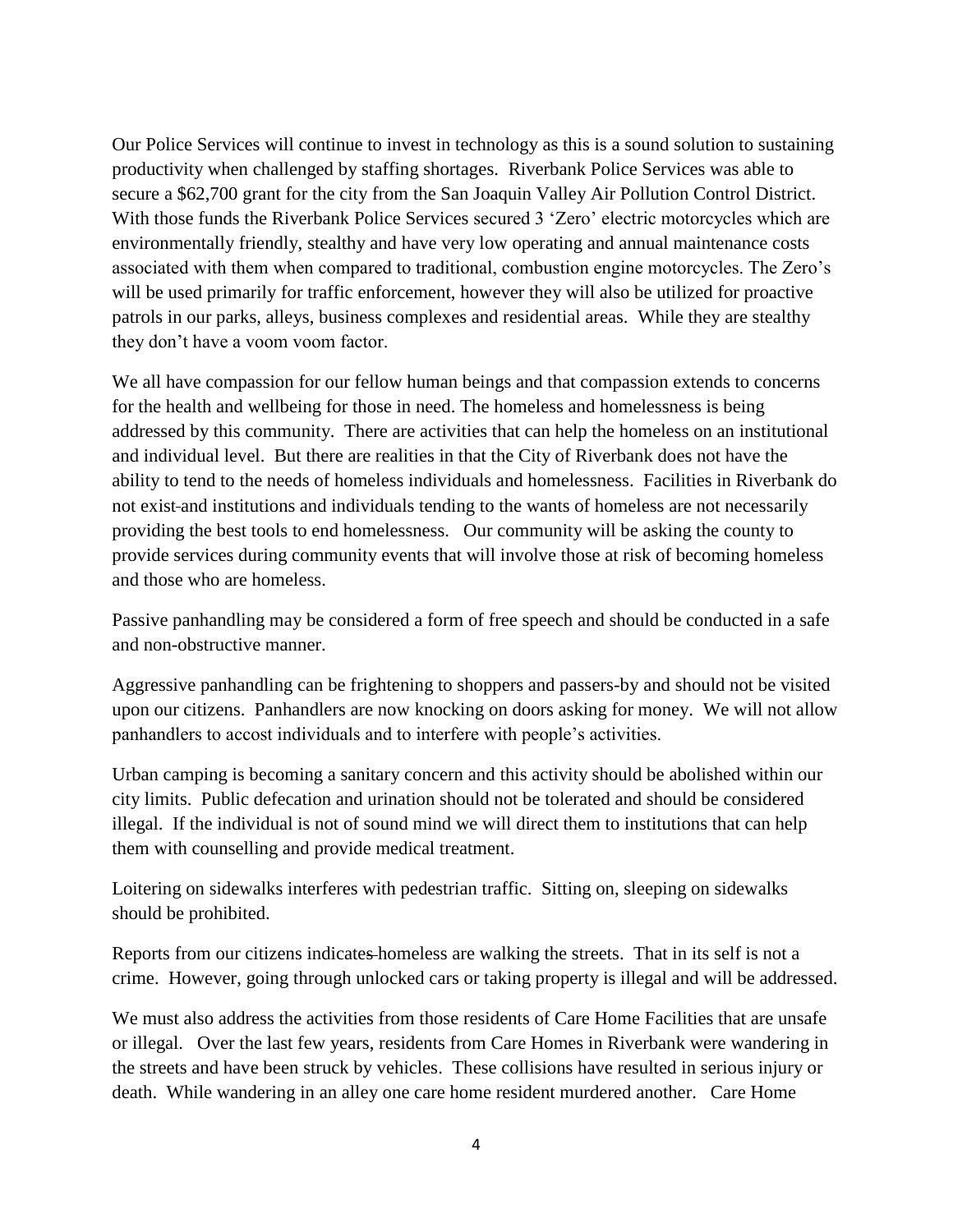Providers must be accountable for those entrusted in their care. While I am not an expert in this system I do know some of you have been awakened with knocks on your door or people from these facilities coming into your home for a visit. I ask our legislators to update the regulations for these facilities, provide clearer guidelines, and provide boundaries for providers and law enforcement to protect the community while providing the proper care to those residing in Care Homes. Because after all, helping to ensure basic safety should factor into the act of caretaking.

Californians believe we are smarter and wiser than everyone else. The passing of prop 64 – the AUMA (adult Use of Marijuana Act) - recreational use of marijuana will, proponents believe, have very few impacts because we are more responsible. In the real world the selling and growing of marijuana will consume a large portion of our activities this year as we weigh the impending impacts on our community and how to best mitigate them. The state will be taxing the substance @ 15% and the county is coming up with a plan to tax an additional 15% with a "to be determined" split between the county and cities. Code enforcement must be reinforced to be proactive for the safety and security of the neighbors, parks, and monitor indoor marijuana grows so they remain safe and legal. Any revenue for the cities from the sale of marijuana will be quickly absorbed due to the consequences of this proposition.

Riverbank needs the help of all to address the activities that are illegal. We need to find the revenue to fully fund our police services, code enforcement and staff so that they can provide additional eyes on our community without being invasive. I am asking this City Council and the City Manager to come up with an additional funding source that will meet our complete needs in safety. I want this added to our strategic goals and presented for consideration by October this year.

# **City Activities**

Last year, the City held a Memorial Day Observance. The first in over seven years and it will remain an annual observance.

People are visiting our parks and participating in recreational programs in record numbers. Parks and Recreation opened the additional overflow parking lot at Jacob Myers Park and installed additional picnic areas in the back section of the park. Gazebo activities have significantly increased and controls were placed in order to coordinate access.

Increased usage of the sports complex was realized by partnering with AYSO (American Youth Soccer Organization) in efforts to increase soccer programs in Riverbank. We submitted a grant proposal of \$1,000,000 for the development of an artificial soccer field to be constructed at our sports complex.

Our 40<sup>th</sup> Annual Cheese and Wine Exposition was a success and will continue for at least the next few years.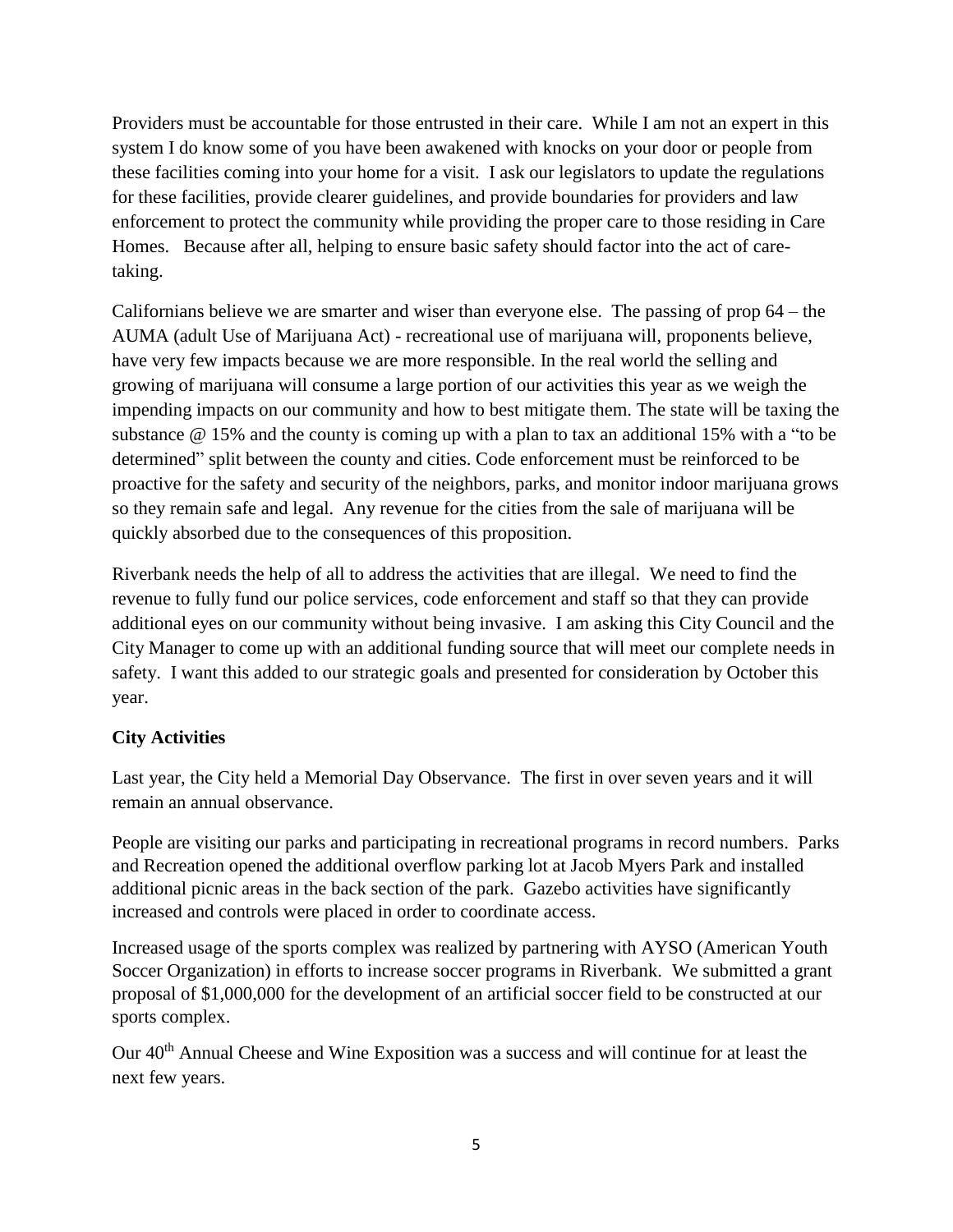## **Strategic Financial Planning**

We conducted our annual Financial Review where again, we looked out to the next five years identifying our revenue sources and obligations. We analyzed the threats to our income as well as our opportunities to increase revenue streams.

Our Assistant City Manager/Director of Finance identified a number of additional concerns that are playing a role in our fiscal balance; and continues to be concerns in the following two areas:

- 1) Just two weeks ago, the Governor said the R word. If the discussions of a recession within a few years is realized it will significantly affect the City's revenue with a possible decrease of sales tax by almost 7% or approximately \$200,000 to the general fund.
- 2) PERS Retirement costs will continue to increase significantly in the upcoming years. We are currently paying an additional \$280,000 in unfunded liabilities to Calpers and their recent investments are reported to be less successful than anticipated which lowers our discount rates reduced to 7% meaning an additional increase in contributions is expected of the general fund.

A large percentage of the General Fund is used for salaries, benefits, and CalPers management practices. The City's Reserve is the remaining funds available after obligations and designated towards emergencies and one-time strategic expenditures. It is in the City Council's purview to accept a low reserve level but at some point will need to replenish this reserve given the anticipated deficits in future fiscal years and especially if a recession is to occur. Part of the discussion with this Council will include a decision on capital expenditures and alternative funding possibilities.

## **Riverbank Industrial Complex**

There are many changes in the Riverbank Industrial Complex that support building local business capacity and fostering economic development.

An environmental services cooperative agreement (or ESCA II) was awarded by the US EPA (Environmental Protection Agency) that allows the removal of roofs and siding on most of the original production buildings due to trace contaminants. This \$39.5m+ project will change the look and feel of the old facility, will utilize many local companies and employ some 50 people over the next several years.

We are reaching out to other communities and brining in their businesses. Recently we Received \$900,000 grant from Housing and Community Development for economic improvement and in support of moving a company from Colorado to Riverbank.

We are successfully managing a \$21M budget and have a \$3M reserve for capital improvements.

There is an area of the Industrial Complex that needs to be highlighted.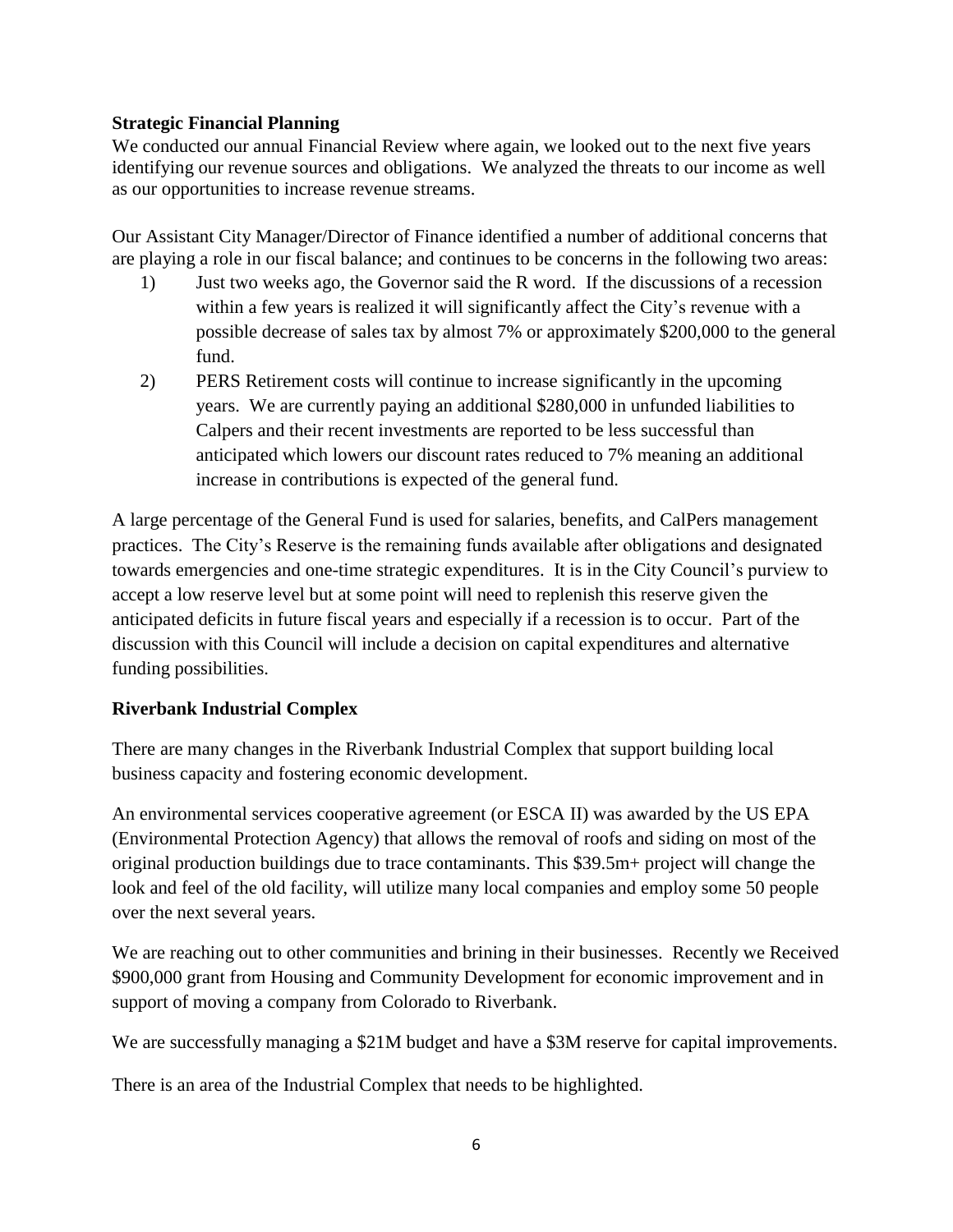The Federal Governments namely Department of the Army - BRAC and the Army Corps of Engineering cannot discuss, communicate nor cooperate with themselves and solve the issues surrounding the conveyance of the property. It is now seven years of promises, almost there, maybe soon and still we are no closer to the MOA (Memorandum of Agreement) than seven years ago. Thousands of man hours have been uselessly wasted on our end. Combine that with the Army wasted man-hours and it is disappointing. I have asked that our Congressional Representative to intervene and the closest his has been able to achieve is pushback. Just recently, Congressman Denham has agreed to intervene and in less than two weeks he will be meeting with the decisions makers and I believe resolution is much closer.

The City will take possession of the property six months after the MOA is signed. At that time all operations and debts will be the City's responsibility. It is imperative we take possession of the Riverbank Industrial Complex soon. There are two companies that want to build large plants at the Riverbank Industrial Complex that will employ many of our residences.

#### **Annexation Strategy**

Over the next year our annexation strategy will be brought before LAFCO. We are anticipating the North County Corridor will affect the Riverbank Industrial Complex and requires careful consideration to circulation issues. The North County Corridor will have an urban interchange at Eleanor which will open up many possibilities for the east side of Riverbank.

As we build to the west we are working closely with Consolidated Fire District to construct an additional fire station that will lower the response times and continue to provide the best in services to our community.

Over the last four years we have updated our planning documents and Nexus fees structure so we could grow when the timing is right. All the surrounding cities are struggling to attract new growth and commercial development. Riverbank is the only place that is accomplishing expansion. Our sphere of influence expansion was approved by LAFCO this last July. We have over 300 permits or plans for new housing construction that have been pulled. Additionally, Riverbank Central Apartments (Pacific West) – 72 units of affordable housing is under construction and should be occupied in April. Additional housing developments on the east side are planned and several are under construction.

Horizons Medical Group – improvements are complete and awaiting the grand opening. The Del Rio Theater was sold and the Planning Commission approved the Site Plan Review. Del Rio Offices (Reeds Garage) – was demolished and plans are being reviewed for  $2 - 2,500$  square foot office buildings. The Galaxy IMAX was completed in March 2016. Riverbank Hotel – Sold and an internal Demolition Permit was issued. The Crossroads West Specific Plan is completed and the EIR (Environmental Impact Reports) is being conducted. This project will virtually double our retail and add an additional residential neighborhood.

Finalized ADA (Americans with Disabilities Act) Transition Plan was Formalized, a Community Facilities District (CFD) was formed in all undeveloped areas within Riverbank and that will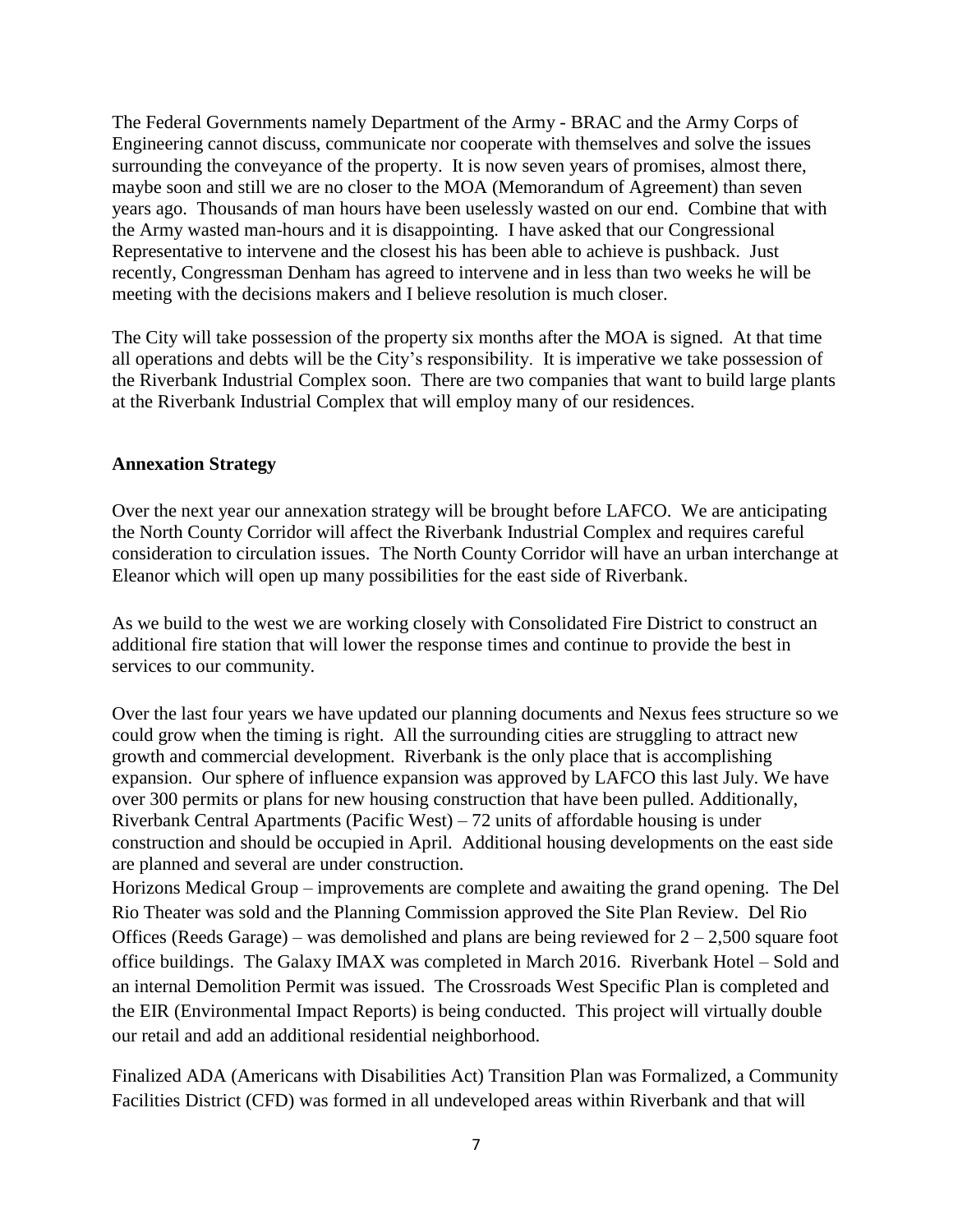ensure all future development will pay for all needed services, we Removed Ash Trees and repaired sidewalk along Crawford Road. Replaced irrigation with Techline and landscaped with drought tolerant plants and trees.

Completed Slurry Seal Project, which consisted of 79 roads. Adopted the City's Expenditure Plan Project list for local streets and roads, traffic management, and bike and pedestrian improvement project.

Measure L passed  $\omega$  71.5%. I thank all that approved this measure and it will have a positive impact on our streets and roads. Many of our project cost will not only be absorbed by the sales tax but additional funding from state and federal programs can make these projects the highest of quality. Our roads, sidewalks, bike/pedestrian paths plans will become reality. We are actively seeking a Resident of Riverbank to participate in the Measure L Oversite Committee to ensure we do what the measure is designed to do.

I have pointed out what we are doing – with great pride. There are areas that still need attention, work and yes money. I chose this community center for the SOC to highlight the needs for updating - updating that was needed long ago but there are no funding to do so. Our staff – namely Sue Fitzpatrick – has looking at OPM (other peoples money) – to upgrade this facility, pool, parks, city hall (well the buildings of city hall) Scout Hall and the many other buildings in need of work. She has been successful in that these buildings are still standing. She is close to securing funds for the improvement of some of these projects and we have plans for the improvements for the remaining.

## **WHAT TO EXPECT**

These next few years we will increase our use of social media. We will use youtube as instructional videos on interface with smart devices and water meters and many other functions. We will continue to push information out to you on safety related matters.

Over the next few years we will remain vigilant and defend our rights as a community from the State grab of funds, water or any other undue burden that does not provide a clear benefit to this community and build a place we can be extremely proud.

We will continue to provide the best in our parks and activities for our youth to enjoy so they can grow in a safe environment. We will seek funding to improve existing facilities.

We will identify new sources of revenue to complete the staffing of our police force - to establish and maintain a full 10% general fund reserve and - to fully staff the city requirements in the Planning department, Human Resources, Economic Development, Code Enforcement, and in Parks and Recreation

We will continue with quality developments and forming partnerships with businesses locating in the Riverbank Industrial Complex.